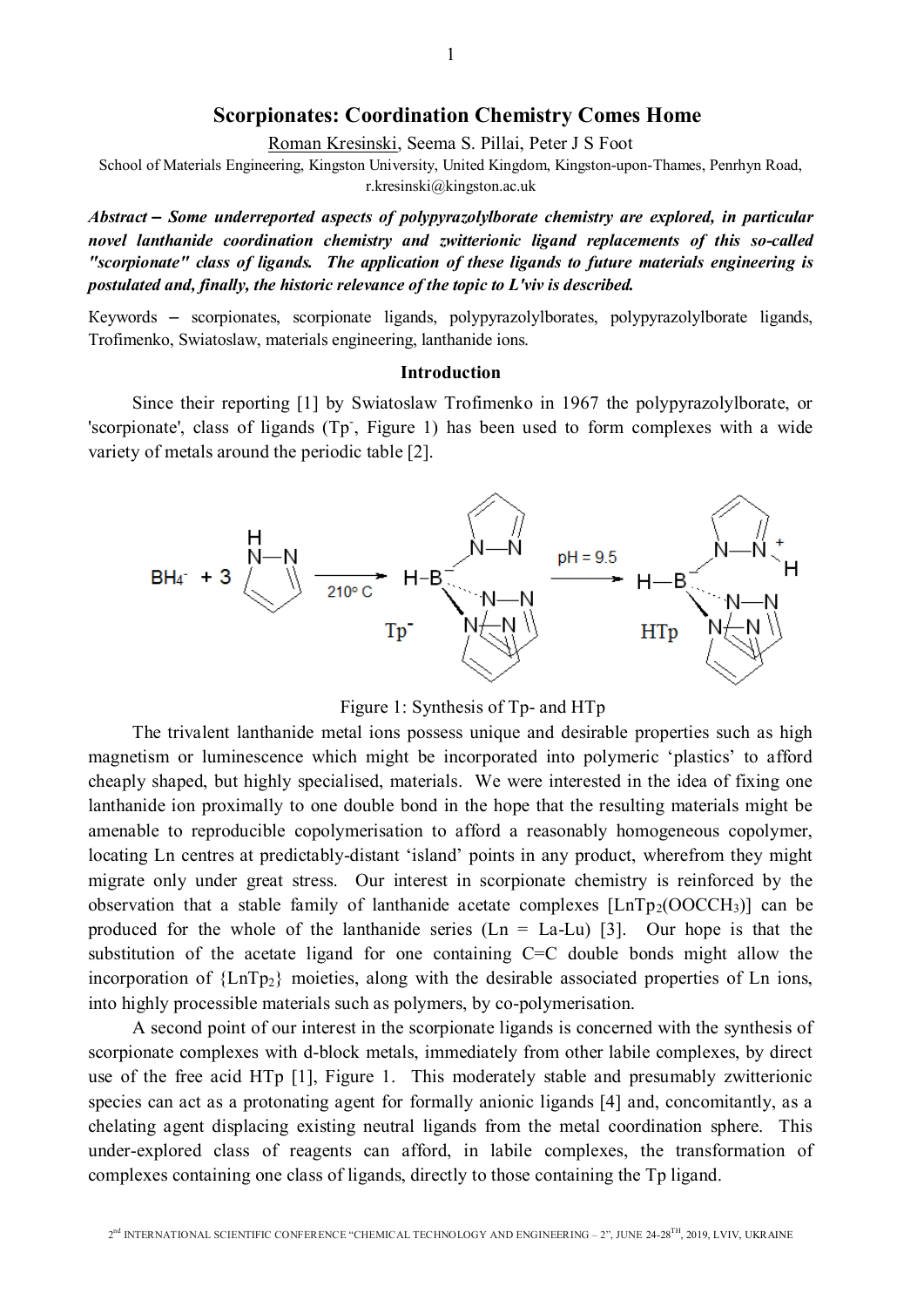### Lanthanide Coordination Chemistry Studies

Titration of a 2:1 mixture of aqueous Tp: crot-into stirred aqueous solutions of lanthanide chlorides or nitrates afforded complexes of the expected  $[LnTp_2(crot)]$  (crot = CH<sub>3</sub>CH=CHCOO<sup>-</sup>) formulation for the later lanthanides (Ho-Lu), confirmed by a single-crystal X-ray study of the Ho complex (Figure 2).



Figure 2. The single-crystal X-ray structure of  $[HoTp_2(crot)]$ 

However, it was clear from spectroscopic data that we had formed complexes falling into two morphological families, whose infrared properties are summarised in Table 1.

|                                                                                                  | U(BH) | U(CO) |                                  | U(BH)     | U(CO) |
|--------------------------------------------------------------------------------------------------|-------|-------|----------------------------------|-----------|-------|
| La                                                                                               |       |       | ? [DyTp(crot) <sub>2</sub> ]     | 2453/2494 | 1657  |
| [CeTp(crot) <sub>2</sub> ]                                                                       | 2451  | 1661  | $[HoTp(crot)_2]_2^a$             | 2494      | 1656  |
| [PrTp(crot) <sub>2</sub> ]                                                                       | 2452  | 1660  | $[\text{HoTp}_2(\text{crot})]^b$ | 2474      | 1655  |
| $[NdTp(crot)2]$ <sub>2</sub>                                                                     | 2442  | 1660  | ?[Erfp <sub>2</sub> (crot)]      | 2458/2447 | 1665  |
| [SmTp(crot) <sub>2</sub> ]                                                                       | 2447  | 1657  | $\text{TmTp}_2(\text{crot})$     | 2475      | 1655  |
| $[EuTp(crot)_2]_2$                                                                               | 2450  | 1657  | $[YbTp_2(crot)]$                 | 2475      | 1655  |
| $\lceil \text{GdTp}(\text{crot})_2 \rceil_2$                                                     | 2451  | 1658  | $[LuTp_2(crot)]$                 | 2475      | 1656  |
| [TbTp(crot) <sub>2</sub> ]                                                                       | 2452  | 1659  |                                  |           |       |
| <sup>a</sup> Tornote block crystals, crystallising first.<br>Globlar clumps, crystallising last. |       |       |                                  |           |       |

Table 1: Selected infrared spectral data for lanthanide crotonate complexes

The earlier, larger lanthanide ions adopt a novel structural type  $\left[\text{Ln} \text{Tp}(\text{crot})_2\right]_2$ incorporating unusual  $(\mu_2 - \kappa^2, \kappa^1)$  bridging crotonate ligands, affording the metal ions 8coordination (Figure 3).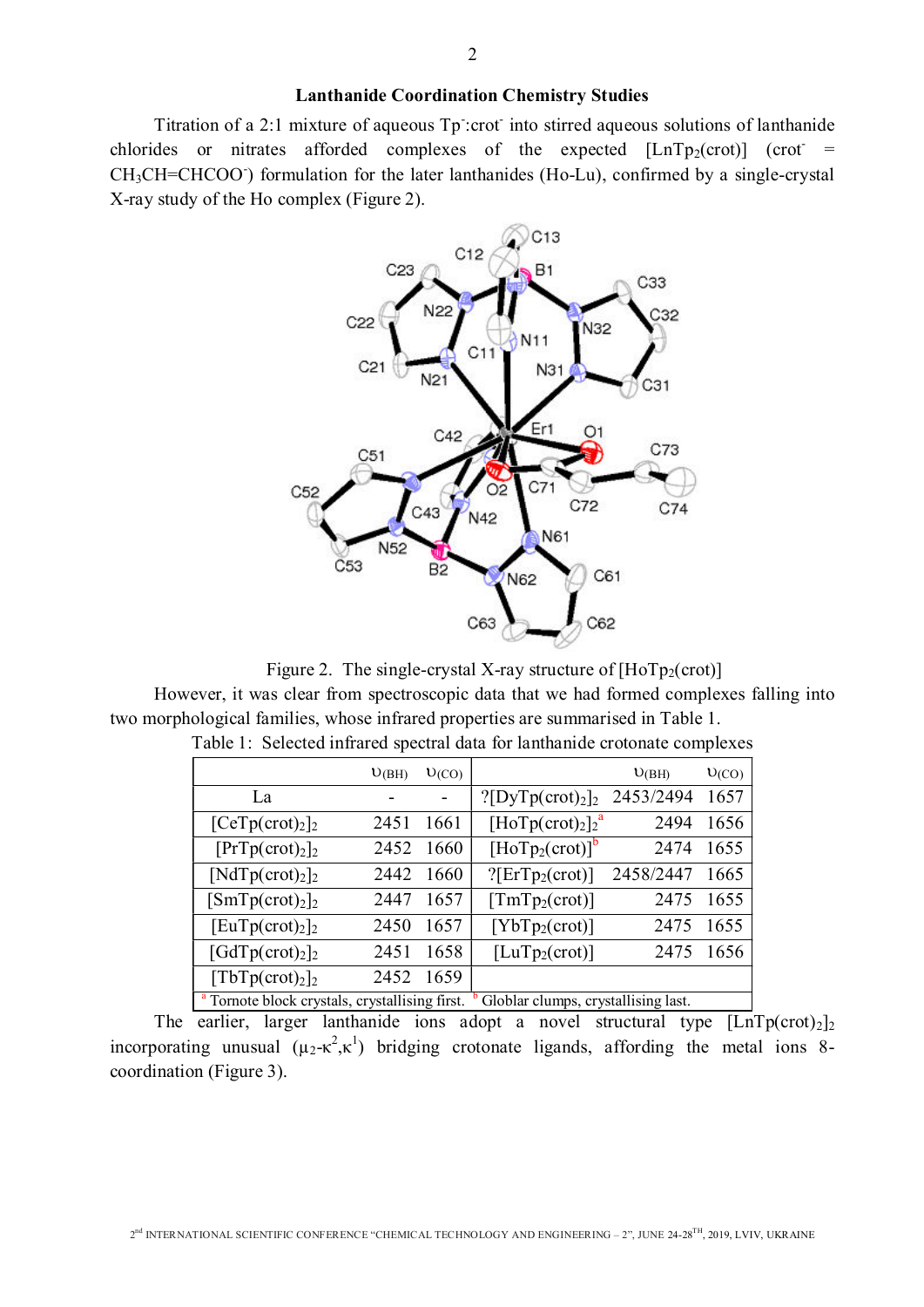



Clearly either complex type might be potentially suitable for co-polymerisation, and we have also obtained potentially useful analogous cinnamate complexes for future study.

#### Free Acid Studies

The free acid HTp, like the free acids of all other polypyrazolylborates, is of only moderate stability, decomposing over a few days [1]. However, it does have a surprisingly low melting point of about 95 °C, allowing it to be molten together with its potential co-reagent. In this way a variety of ligand replacement reactions may be carried out, as shown in Figure 4.





The concept of the reactions proceeding by ligand protonation, followed by replacement of ligands by Tp seemed a straightforward one – for example the reaction  $Cp_2ZrCl_2$  + HTp -->  $TpCpZrCl_2 + HCp(Cp = C_5H_5)$  was accompanied by the aroma of cyclopentadiene. However, no amount of HTp, moderate or excess [5], when reacted with  $Cp_2ZrCl_2$ , would afford  $Tp_2ZrCl_2$ . Instead, ill-characterised Zr species, possibly  $TpZrCl_3$  derivatives, were isolated as well as 1,4bispyrazolylpyrazaboles (Figure 5), which are the breakdown products of HTp and whose relative proportions  $(1,4\text{-}cis\text{-}$  or  $1,4\text{-}trans\text{-}$ ) are dictated by the absence or presence of  $Cp_2ZrCl_2$ [6].